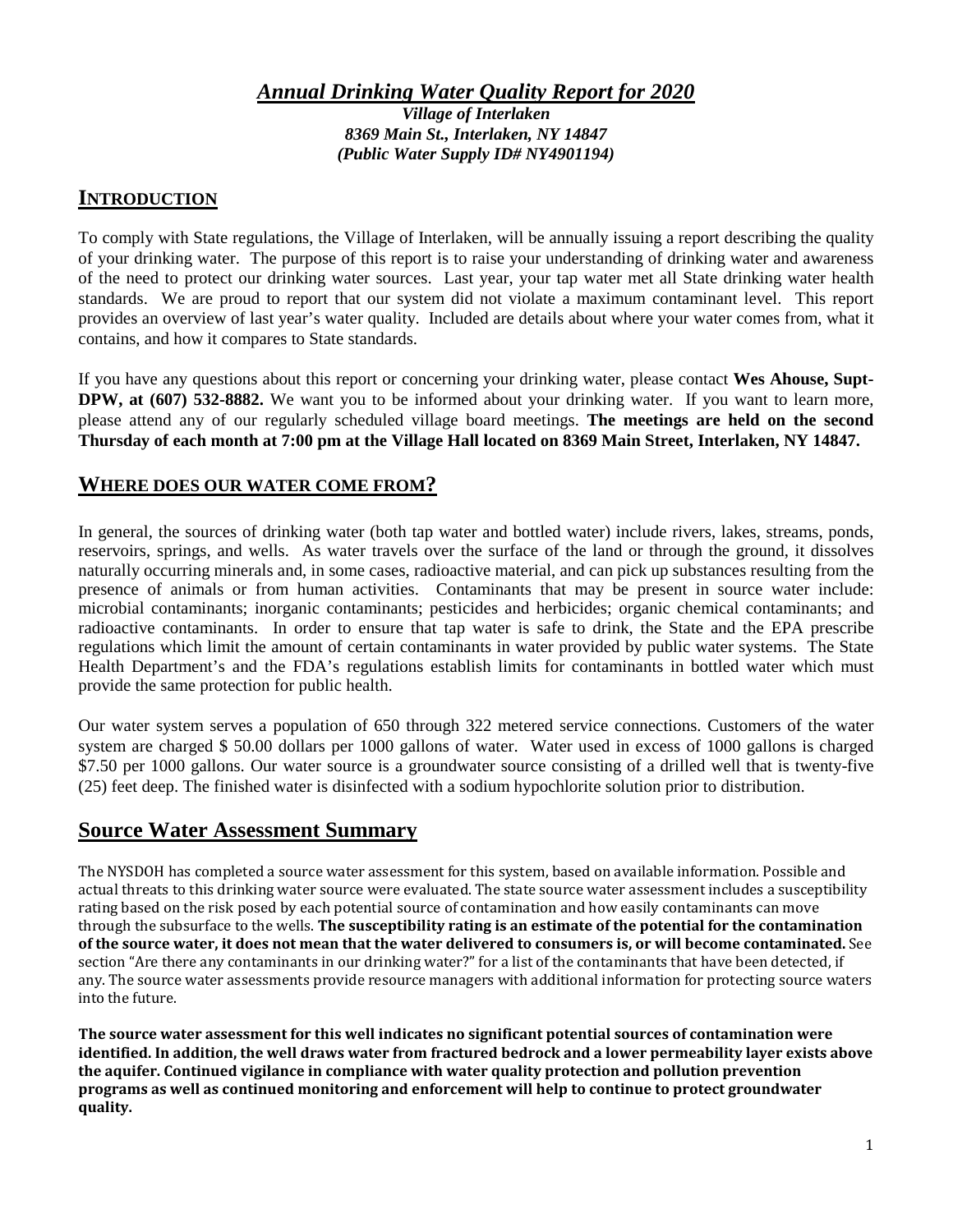The county and state health departments will use this information to direct future source water protection activities. These may include water quality monitoring, resource management, planning and education programs. A copy of the assessment can be obtained by contacting us as noted below.

#### **ARE THERE CONTAMINANTS IN OUR DRINKING WATER?**

As the State regulations require, we routinely test your drinking water for numerous contaminants. These contaminants include: total coliform, inorganic compounds, nitrate, nitrite, lead and copper, volatile organic compounds, total trihalomethanes, and synthetic organic compounds. The table presented below depicts which compounds were detected in your drinking water. The State allows us to test for some contaminants less than once per year because the concentrations of these contaminants do not change frequently. Some of our data, though representative, are more than one year old.

It should be noted that all drinking water, including bottled drinking water, may be reasonably expected to contain at least small amounts of some contaminants. The presence of contaminants does not necessarily indicate that water poses a health risk**. More information about contaminants and potential health effects can be obtained by calling the EPA's Safe Drinking Water Hotline (800-426-4791) or the Seneca County Department of Health at (315) 539-1945.**

| <b>Table of Detected Contaminants</b> |                     |                   |                                                 |                          |                  |                                            |                                                                                                                     |  |  |  |  |
|---------------------------------------|---------------------|-------------------|-------------------------------------------------|--------------------------|------------------|--------------------------------------------|---------------------------------------------------------------------------------------------------------------------|--|--|--|--|
| Contaminant                           | Violation<br>Yes/No | Date of<br>Sample | Level<br>Detected<br>(Avg/Max)<br>(Range)       | Unit<br>Measure-<br>ment | <b>MCLG</b>      | <b>Regulatory Limit</b><br>(MCL, TT or AL) | Likely Source of<br>Contamination                                                                                   |  |  |  |  |
| <b>Inorganic Contaminants</b>         |                     |                   |                                                 |                          |                  |                                            |                                                                                                                     |  |  |  |  |
| <b>Barium</b>                         | No                  | 9/9/19            | 57                                              | $\frac{u g}{l}$          | 2000             | 2000                                       | Discharge of drilling<br>wastes; Discharge from<br>metal refineries; Erosion of<br>natural deposits.                |  |  |  |  |
| Lead (source)                         | N <sub>0</sub>      | 9/9/19            | 1.0                                             | $\frac{u g}{l}$          | $\boldsymbol{0}$ | 15                                         | Corrosion of household<br>plumbing systems; Erosion<br>of natural deposits.                                         |  |  |  |  |
| Lead<br>(3) (Distribution)            | No                  | 7/16/19           | ND-8.9 ug/l<br>$90\% = 2.8$<br>ug/l             | $\frac{u g}{l}$          | $\theta$         | $AI = 15$                                  | Corrosion of household<br>plumbing systems; Erosion<br>of natural deposits.                                         |  |  |  |  |
| Copper<br>(2)                         | N <sub>o</sub>      | 7/16/19           | $0.025 - 0.76$<br>mg/1<br>$90\% = 0.36$<br>mg/l | mg/1                     | 1.3              | $Al = 1.3$                                 | Corrosion of household<br>plumbing systems; Erosion<br>of natural deposits;<br>leaching from wood<br>preservatives. |  |  |  |  |
| Nitrate as N                          | N <sub>o</sub>      | 11/19/20          | 1.1                                             | mg/1                     | 10               | 10                                         | Runoff from fertilizer use;<br>Leaching from septic tanks,<br>sewage; Erosion of natural<br>deposits.               |  |  |  |  |
| <b>Fluoride</b>                       | N <sub>o</sub>      | 9/9/19            | 0.2                                             | mg/1                     | $0.8 - 2.2$      | 2.2                                        | Erosion of natural deposits                                                                                         |  |  |  |  |
| <b>Radonuclides</b>                   |                     |                   |                                                 |                          |                  |                                            |                                                                                                                     |  |  |  |  |
| <b>Disinfection by-products</b>       |                     |                   |                                                 |                          |                  |                                            |                                                                                                                     |  |  |  |  |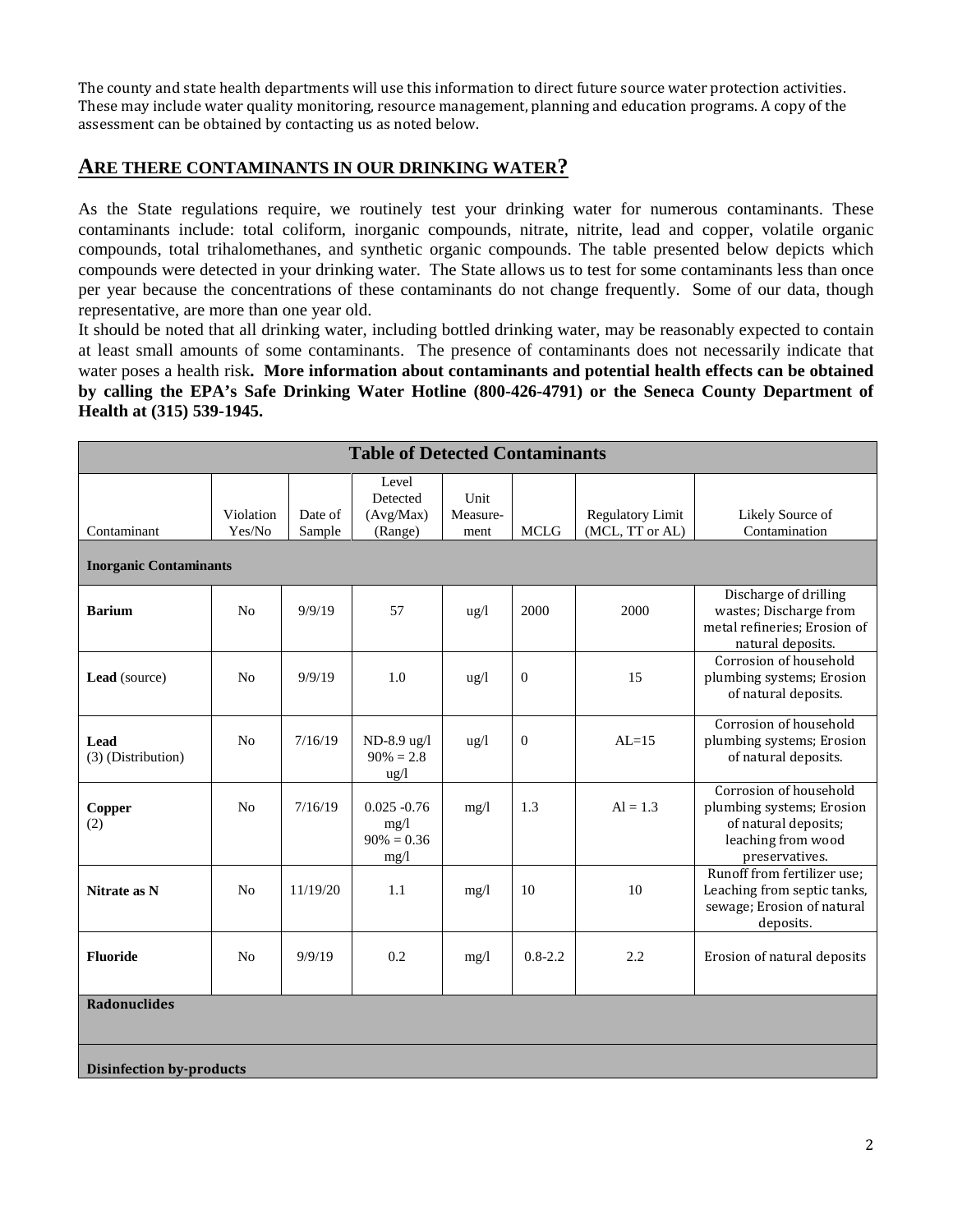| <b>Total</b><br><b>Trihalomethanes</b><br>(TTHM's)<br>2 Sites | N <sub>0</sub> | 10/5/20 | Site 1<br>39<br>Site <sub>2</sub><br>44                    | $\frac{u g}{l}$ | $\theta$ | 80  | By-product of drinking<br>water chlorination needed<br>to kill harmful organisms.<br>TTHMs are formed when<br>source water contains<br>large amounts of organic<br>matter. |
|---------------------------------------------------------------|----------------|---------|------------------------------------------------------------|-----------------|----------|-----|----------------------------------------------------------------------------------------------------------------------------------------------------------------------------|
| Haloacetic acids<br>2 Sites                                   | N <sub>0</sub> | 10/5/20 | Site 1<br>26<br>Site 2<br>10                               | $\frac{u g}{l}$ | $\theta$ | 60  | By-product of drinking<br>water chlorination                                                                                                                               |
| <b>Chlorine Residual</b>                                      | N <sub>o</sub> | Daily   | $1.51$ mo.<br>Avg.<br>$(0.57 - 2.20)$<br>daily<br>low/high | mg/l            | N/A      | 4.0 | By-product of drinking<br>water chlorination needed<br>to kill harmful organisms                                                                                           |

#### **Notes:**

 $2 -$  The level presented represents the 90<sup>th</sup> percentile of the 10 sites tested. A percentile is a value on a scale of 100 that indicates the percent of a distribution that is equal to or below it. The  $90<sup>th</sup>$  percentile is equal to or greater than 90% of the copper values detected at your water system. In this case, 10 samples were collected at your water system and the  $90<sup>th</sup>$  percentile value was the 0.76 mg/l. The action level for copper was exceeded at 1of the 10 sites tested.

 $3$  – The level presented represents the  $90<sup>th</sup>$  percentile of the 10 samples collected.

#### **Definitions:**

*Maximum Contaminant Level*(MCL): The highest level of a contaminant that is allowed in drinking water. MCLs are set as close to the MCLGs as feasible.

*Maximum Contaminant Level Goal* (MCLG): The level of a contaminant in drinking water below which there is no known or expected risk to health. MCLGs allow for a margin of safety.

*Maximum Residual Disinfectant Level* (MRDL): The highest level of a disinfectant allowed in drinking water. There is convincing evidence that addition of a disinfectant is necessary for control of microbial contaminants.

*Maximum Residual Disinfectant Level Goal* (MRDLG): The level of a drinking water disinfectant below which there is no known or expected risk to health. MRDLGs do not reflect the benefits of the use of disinfectants to control microbial contamination.

*Action Level*(AL): The concentration of a contaminant which, if exceeded, triggers treatment or other requirements which a water system must follow.

*Treatment Technique* (TT): A required process intended to reduce the level of a contaminant in drinking water. *Non-Detects* (ND): Laboratory analysis indicates that the constituent is not present.

*Milligrams per liter* (mg/l): Corresponds to one part of liquid in one million parts of liquid (parts per million ppm).

*Micrograms per liter* (ug/l): Corresponds to one part of liquid in one billion parts of liquid (parts per billion - ppb). *Nanograms per liter* (ng/l): Corresponds to one part of liquid to one trillion parts of liquid (parts per trillion - ppt).

*Picograms per liter* (pg/l): Corresponds to one part per of liquid to one quadrillion parts of liquid (parts per quadrillion – ppq).

*Picocuries per liter* (pCi/L): A measure of the radioactivity in water.

*Millirems per year* (mrem/yr): A measure of radiation absorbed by the body.

*Million Fibers per Liter* (MFL): A measure of the presence of asbestos fibers that are longer than 10 micrometers.

### **WHAT DOES THIS INFORMATION MEAN?**

As you can see by the table, our system had no MCL violations. We have learned through our testing that some contaminants have been detected; however, these contaminants were detected below the level allowed by the State.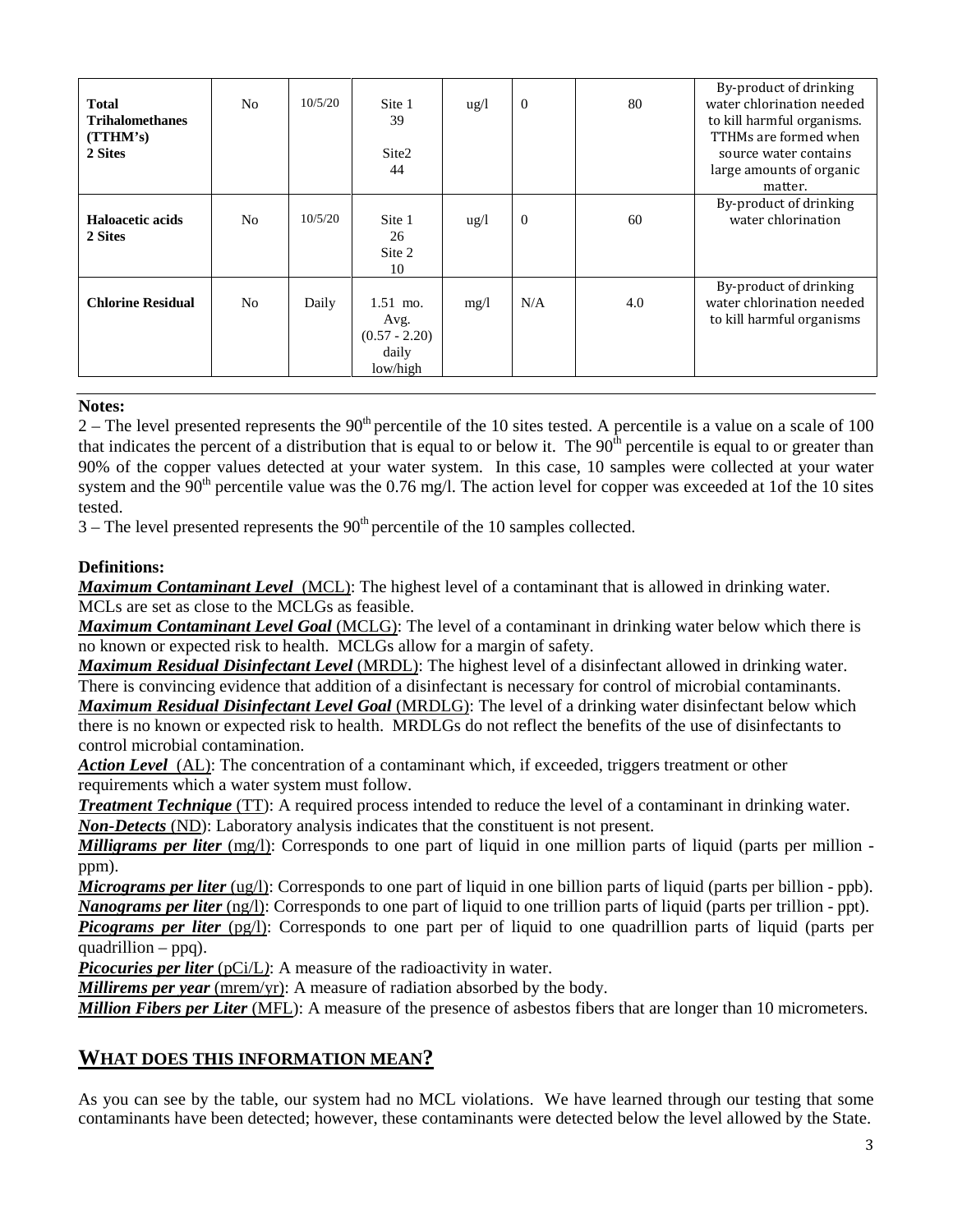#### **Lead**

If present, elevated levels of lead can cause serious health problems, especially for pregnant women, infants, and young children. It is possible that lead levels at your home may be higher than at other homes in the community as a result of materials used in your home's plumbing. The Village of Interlaken is responsible for providing high quality drinking water, but cannot control the variety of materials used in plumbing components. When your water has been sitting for several hours, you can minimize the potential for lead exposure by flushing your tap for 30 seconds to 2 minutes before using water for drinking or cooking. If you are concerned about lead in your water, you may wish to have your water tested. Information on lead in drinking water, testing methods, and steps you can take to minimize exposure is available from the Safe Drinking Water Hotline (1-800-426-4791) or at http://www.epa.gov/safewater/lead.

### **IS OUR WATER SYSTEM MEETING OTHER RULES THAT GOVERN OPERATIONS?**

During 2020, the system's well exhibited a low water level for several months from late summer through late fall, which was caused by drought conditions that affected the region. The water level in the well around the Thanksgiving holiday became critical, resulting in a Conserve Water Order being issued at that time. Bulk water was introduced into system at that time and the well recharge was flooded by pumping water from the lake. These actions, in concert with finally receiving some significant precipitation, stabilized the water level in the well heading into winter. Issues with the water level in the well have occurred periodically over the course of many years, and in 2020 the Seneca County Health Department cited the water system for having a diminished source capacity. Village officials are working with our engineer to develop plans for the development of a new water source. We will continue to update you on the status of those plans in the coming months. Our water system was in compliance with all other current regulations governing the operation of our system in 2020.

In 2020 we did not take our annual Haloacetic Acids (HAA5) sample within the required time period (month of August) set by the Seneca County Health Department. The 2020 HAA5 sample was collected on October 5, 2020. We are required to monitor your drinking water for specific contaminants on a regular basis. Results of regular monitoring are an indicator of whether or not your drinking water meets health standards. Since the 2020 HAA5 sampling was not completed during the time period specified by the Health Department we cannot be sure of the quality of your drinking water at that time and the health effects are unknown.

In 2020 we did not take our annual Trihalomethanes (TTHM) sample within the required time period (month of August) set by the Seneca County Health Department. The 2020 TTHM sample was collected on October 5, 2020. We are required to monitor your drinking water for specific contaminants on a regular basis. Results of regular monitoring are an indicator of whether or not your drinking water meets health standards. Since the 2020 TTHM sampling was not completed during the time period specified by the Health Department we cannot be sure of the quality of your drinking water at that time and the health effects are unknown.

# **DO I NEED TO TAKE SPECIAL PRECAUTIONS?**

Although our drinking water met or exceeded state and federal regulations, some people may be more vulnerable to disease causing microorganisms or pathogens in drinking water than the general population. Immunocompromised persons such as persons with cancer undergoing chemotherapy, persons who have undergone organ transplants, people with HIV/AIDS or other immune system disorders, some elderly, and infants can be particularly at risk from infections. These people should seek advice from their health care provider about their drinking water.